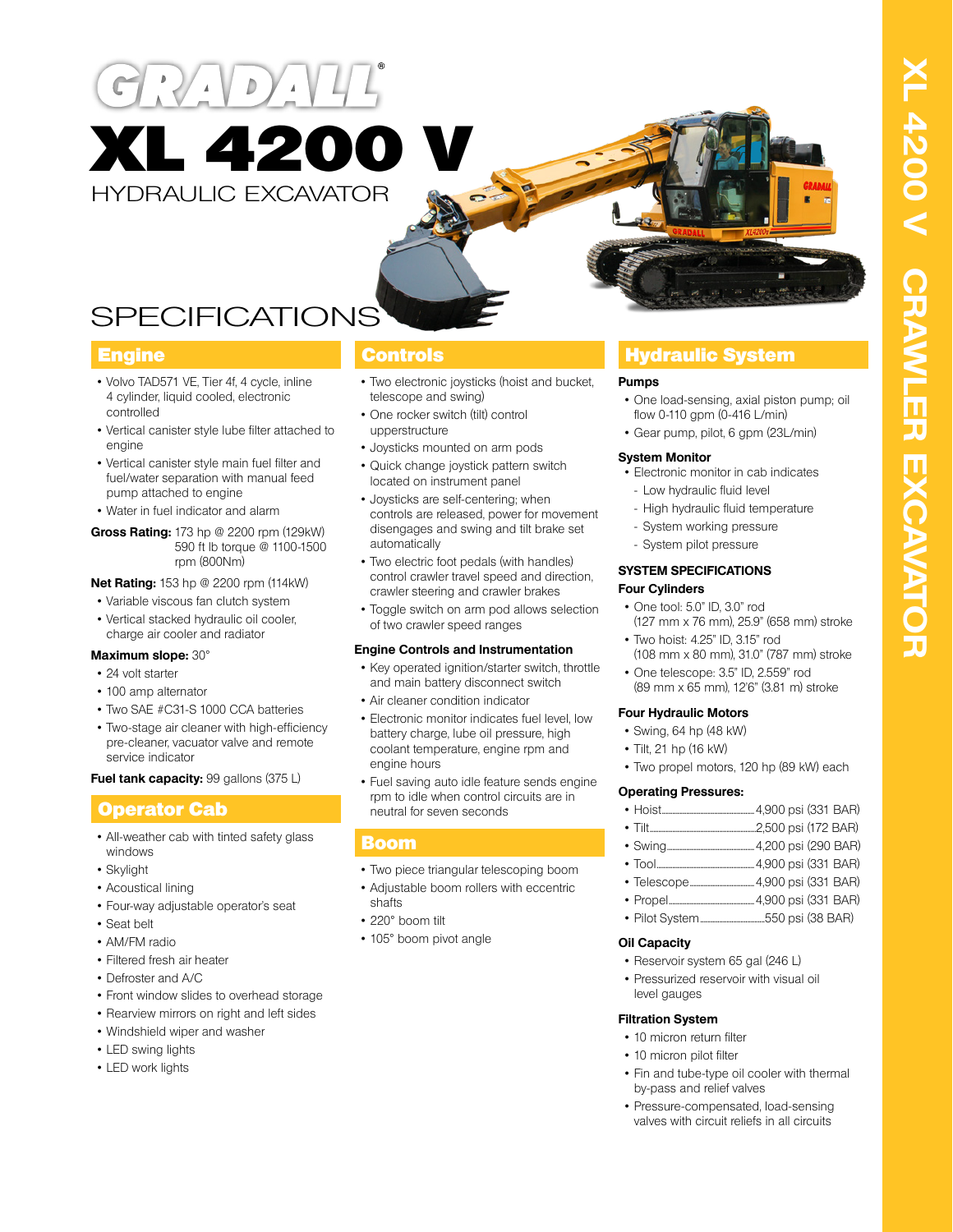# **Crawler Drive Weight Swing Crawler Drive Weight**

- Dual range, high torque piston motor powers each track
- Three-stage planetary drive with integral speed limiting valve and automatic spring-set/hydraulic release wet disc parking brake
- **Travel Speed:** on flat, level surface: High Speed: 3.4 mph (5.5 kmh) Low Speed: 1.9 mph (3.1 kmh)
- Automatic two-speed control shifts crawler drive into low speed under difficult travel conditions
- Manual override switch for loading the machine for transport

#### **Gradeability:**

• 58%, limited by engine lubrication requirements

#### **Drawbar Pull**

• 38,324 lb (170 kN)

#### **Individual Track Control**

- Tracks counter-rotate to pivot machine about the swing centerline
- Electronically operated travel alarm signals crawler movement in either direction

### Swing

- Priority swing circuit with axial piston motor
- Planetary transmission
- **Swing speed:** 7.0 rpm

#### **Swing Brake**

- Automatic spring-set/hydraulic release wet-disc parking brake
- Dynamic braking is provided by the hydraulic system

# Function Forces

#### **Rated Boom Force:** 22,075 lbs (98.2 kN)

**Rated Bucket Breakout Force:**  25,405 lbs (113 kN)

• Approximate working weight with 36" (914 mm) excavating bucket, fuel tank half full and no operator

| <b>Pad Size</b> | Weight                | <b>Bearing</b><br><b>Pressure</b> |
|-----------------|-----------------------|-----------------------------------|
| 315"            | 46.862 lb             | 5.7 psi                           |
| 800 mm          | $(21,256$ kg)         | (39.3 kPa)                        |
| 236"            | 45,746 lb             | 7.3 psi                           |
| 600 mm          | $(20,750 \text{ kg})$ | (50.3 kPa)                        |

|                                 |                                      | <b>LOAD RADIUS</b> |                 |                 |                 |                |                |                |                |                                 |                |                |
|---------------------------------|--------------------------------------|--------------------|-----------------|-----------------|-----------------|----------------|----------------|----------------|----------------|---------------------------------|----------------|----------------|
| <b>LOAD</b>                     |                                      | 10' 0" (3.0 m)     |                 | 15' 0" (4.6 m)  |                 | 20' 0" (6.1 m) |                | 25' 0" (7.6 m) |                |                                 |                |                |
|                                 | <b>POINT HEIGHT</b>                  | Over<br>End        | Over<br>Side    | Over<br>End     | Over<br>Side    | Over<br>End    | Over<br>Side   | Over<br>End    | Over<br>Side   | <b>Maximum</b><br><b>Radius</b> | Over<br>End    | Over<br>Side   |
|                                 | 15' 0" (4.6 m)                       |                    |                 | 9850<br>(4470)  | 9850<br>(4470)  | 6955<br>(3155) | 6955<br>(3155) | 5110<br>(2320) | 5110<br>(2320) | 25' 6"<br>$(7.8 \text{ m})$     | 4965<br>(2250) | 4965<br>(2250) |
| Above                           | 10' 0'' (3.0 m)                      |                    |                 | 11800<br>(5350) | 11800<br>(5350) | 7910<br>(3590) | 7910<br>(3590) | 5655<br>(2565) | 5655<br>(2565) | 26' 11"<br>$(8.2 \text{ m})$    | 5030<br>(2280) | 5030<br>(2280) |
| Ground<br>Level                 | <b>BOOM LEVEL</b><br>$7'$ 9" (2.4 m) |                    |                 | 12375<br>(5615) | 12375<br>(5615) | 8190<br>(3715) | 8190<br>(3715) | 5820<br>(2640) | 5820<br>(2640) | $27'$ $2"$<br>(8.3 m)           | 5080<br>(2305) | 5080<br>(2305) |
|                                 | $5'$ 0" (1.5 m)                      |                    |                 | 12590<br>(5710) | 12590<br>(5710) | 8345<br>(3785) | 8345<br>(3785) | 5930<br>(2690) | 5930<br>(2690) | 27'3''<br>(8.3 m)               | 5155<br>(2340) | 5155<br>(2340) |
|                                 | <b>At Ground Level</b>               |                    |                 | 11475<br>(5205) | 11475<br>(5205) | 8045<br>(3650) | 8045<br>(3650) | 5850<br>(2655) | 5850<br>(2655) | 26' 8"<br>$(8.1 \text{ m})$     | 5310<br>(2410) | 5310<br>(2410) |
|                                 | $5'$ 0" (1.5 m)                      | 10845<br>(4920)    | 10845<br>(4920) | 9320<br>(4225)  | 9320<br>(4225)  | 7160<br>(3250) | 7160<br>(3250) |                |                | 24' 11"<br>$(76 \, \text{m})$   | 5475<br>(2485) | 5475<br>(2485) |
| <b>Below</b><br>Ground<br>Level | 10' 0'' (3.0 m)                      | 7130<br>(3235)     | 7130<br>(3235)  | 7190<br>(3260)  | 7190<br>(3260)  | 6035<br>(2735) | 6035<br>(2735) |                |                | 21'10''<br>$(6.7 \text{ m})$    | 5580<br>(2530) | 5580<br>(2530) |
|                                 | 15' 0" (4.6 m)                       | 4745<br>(2150)     | 4745<br>(2150)  | 5445<br>(2470)  | 5445<br>(2470)  |                |                |                |                | 16'7''<br>$(5.1 \text{ m})$     | 5345<br>(2425) | 5345<br>(2425) |

#### exceed 87% of hydraulic lifting capacity or 75% of tipping capacity.

The rated lift capacity is based on the machine being equipped with 8,850 lb (4014 kg) counterweight, standard boom, standard tires, no auxiliary hydraulics and no bucket.

**NOTE:** Bucket adjustment values are 87% of the actual bucket weights.

The load point is located on the bucket pivot point, including loads listed for maximum radius.

Do not attempt to lift or hold any load greater than these rated values at specified load radii and heights. The weight of slings and any auxiliary devices must be deducted from the rated load to determine the net load that may be lifted.

**ATTENTION:** All rated loads are based on the machine being stationary and level on a firm supporting surface. The user must make allowance for particular job conditions such as soft or uneven ground, out of level conditions, side loads, hazardous conditions, experience of personnel, etc. The operator and other personnel must read and understand the operator manual before operating this machine. Rules for safe operation of equipment must be adhered to at all times.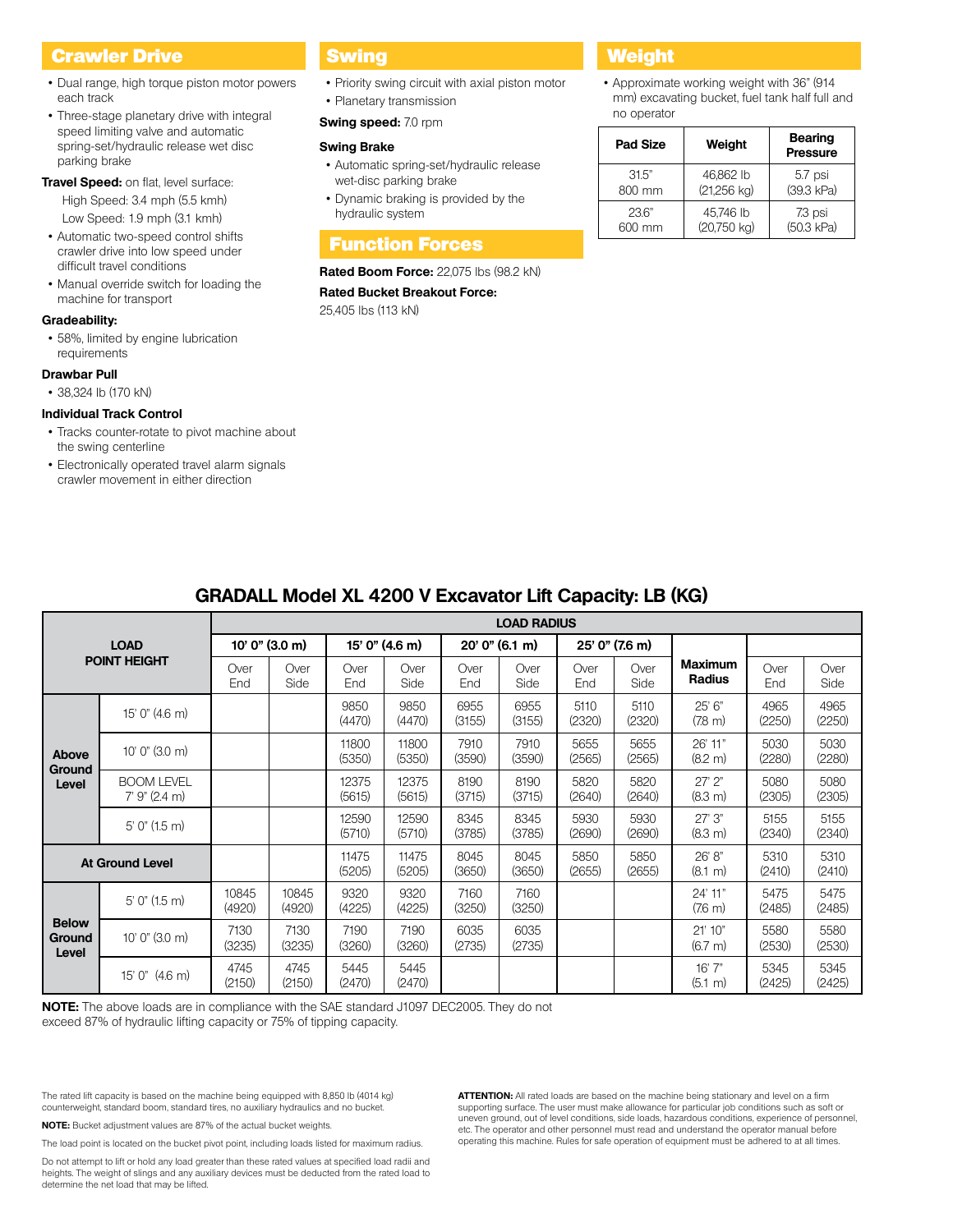

## **Dimensions**

- **A** Overall length with bucket open: 26' 6" (8.1)
- **A1** Overall length without bucket: 23' 3" (7.1)
- **B** Overall height with bucket open: 10' 9" (3.3)
- **B1** Overall height without bucket: 10' 1" (3.1)
- **C1** Width of upperstructure: 8' 6" (2.6)
- **D** Minimum clearance, upperstructure to undercarriage: 5" (130 mm)
- **E** Swing clearance, rear of upperstructure: 8' 0" (2.4)
- **F** Top of cab to groundline: 9' 10" (3.0)
- **G** Clearance, upperstructure to groundline: 3'5" (1.0)
- **J1** Axis of rotation to centerline of drive sprockets: 5'1" (1.7)
- **J2** Nominal distance between centerlines of drive sprockets and idlers: 11'0" (3.4)
- **J3** Axis of rotation to end of track assembly: 6'10" (2.1)
- **J4** Nominal overall length of track assembly: 13'8" (4.2)
- **K** Width of crawler (Standard): 10'6" (3.2) Width of crawler (Optional): 9'10" (3.0)
- **N** Ground clearance (per SAE J1234): 18" (454 mm)
- **V** Track gauge, roller centerline to roller centerline: 7'10" (2.4)
- **Y** Width of crawler track assembly (standard): 31'5" (800 mm) Width of crawler track assembly (optional): 23'6" (600 mm)
- **AA** Maximum radius at groundline (165° pivot): 30'6" (9.3)
- **AB** Maximum digging depth (165° pivot): 22'0" (6.7)
- **AC** Maximum depth for 8' level cut: 20'3" (6.2)
- **AD** Minimum radius for 8' level cut at depth "AC": 7'3" (2.2)
- **AF** Maximum depth of vertical wall which can be excavated: 4'2" (1.3)
- **AG** Minimum level cut radius with bucket flat on groundline: 12'8" (3.9)
- **AH** Minimum radius at groundline: 9'0" (2.8)
- **AK** Boom pivot to groundline: 5'8" (1.7)
- **AL** Boom pivot to axis of rotation: 1'11" (585 mm)
- **AP** Bucket tooth radius: 3'10" (1.2)
- **AQ** Boom pivot angle: 30° Up and 75° Down
- **AS** Bucket pivot angle: 165°
- **AU** Maximum telescoping boom length (boom pivot to bucket pivot): 25'3" (7.7)
- **AV** Minimum telescoping boom length (boom pivot to bucket pivot): 12'9" (3.9)
- **AW** Telescoping boom travel: 12'6" (3.8)
- **AX** Bucket tilt angle (both sides of center): 110°
- **BA** Maximum radius of working equipment: 31'0" (9.5)
- **BB** Maximum height of working equipment: 23'5" (7.1)
- **BC** Maximum bucket tooth height: 21'7" (6.6)
- **BD** Minimum clearance of bucket teeth with bucket pivot at maximum height: 16'3" (5.0)
- **BE** Minimum clearance of fully curled bucket at maximum boom height: 10'5" (3.2)
- **BF** Minimum clearance of bucket teeth at maximum boom height: 10'0" (3.0)
- **BG** Maximum height of working equipment with bucket below groundline: 14'0" (4.3)
- **BH** Radius of bucket teeth at maximum height: 26'4" (8.0)
- **BJ** Minimum radius of bucket teeth at maximum bucket pivot height: 19'8" (6.0)

#### **Transport dimensions without attachment**

Length: 23' 3" (7.1) Height: 10' 1" (3.1) Width: 10' 6" (3.2)